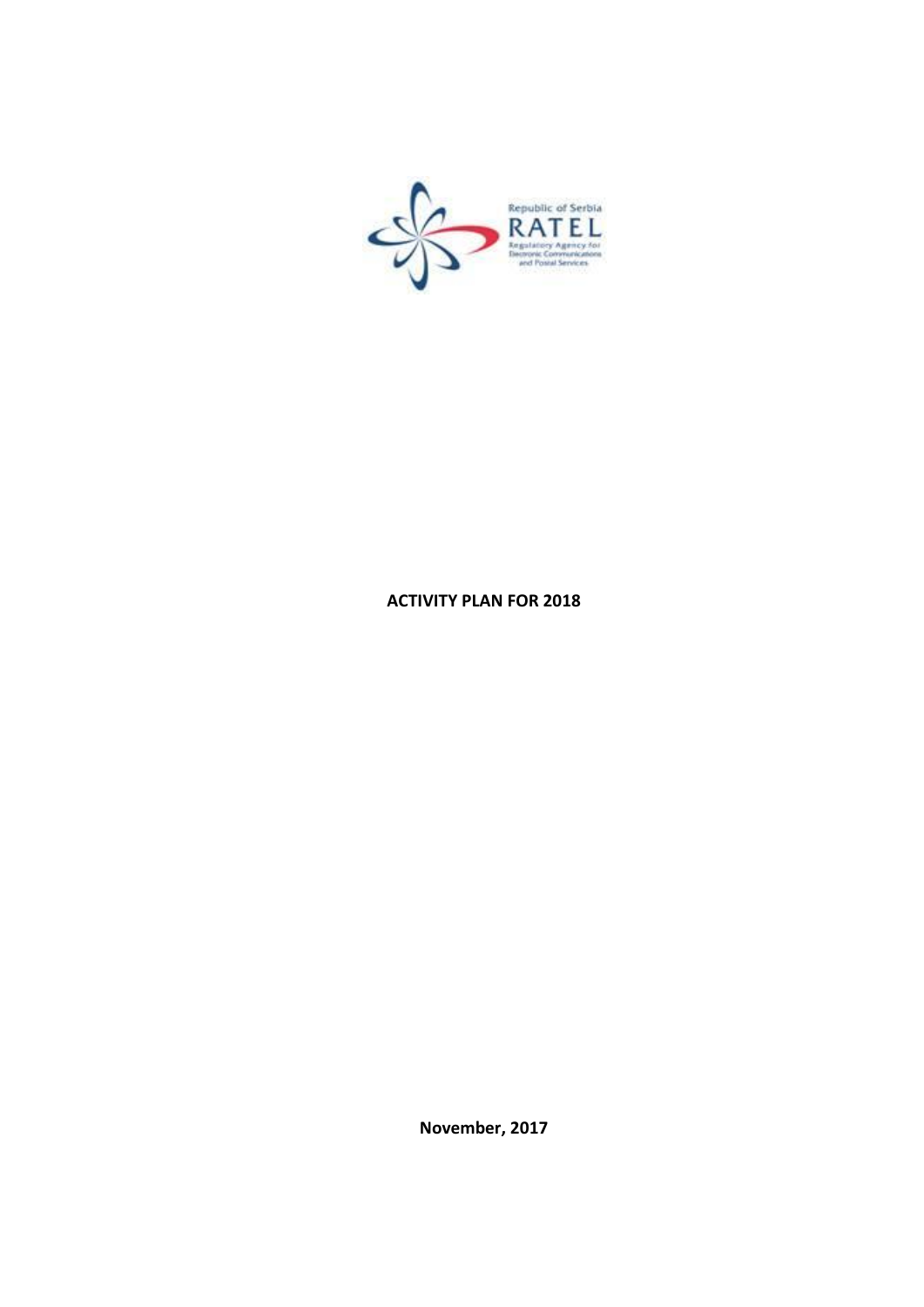## I. Introduction

The Regulatory Agency for Electronic Communications and Postal Services (hereinafter: the Agency) was founded pursuant to the Law on Electronic Communications ("Official Gazette of RS", Nos. 44/10, 60/13-CC Decision and 62/14, hereinafter: the Law) as an independent regulatory body, endowed with quality of legal person, performing public authorities for the purpose of implementing established policies in the field of electronic communications, fostering competition in the domain of electronic networks and services, improving their capacities and quality, contributing to the development of electronic communications market and protecting the interest of electronic communications' users, in accordance with the provisions of this Law and its bylaws and regulations, and performing regulatory and other activities pursuant to a separate law governing the domain of postal services.

The Managing Board of the Agency, pursuant to Article 11, paragraph 1, item 1 of the Law, adopts annual activity plan of the Agency, which is harmonized with strategic acts and action plans in the domain of electronic communications and postal services, at the latest until December 15 of the current year, for each following year.

Based on the objectives of the Strategy for the development of electronic communications in the Republic of Serbia from 2010 to 2020 ("Official Gazette of RS" No. 68/10, hereinafter: the Strategy), the Agency prepared its Activity Plan for 2018, with activities linked to the development of an independent and consequent regulatory practice, in the aim to support the electronic communications market development, foster the competition, apply new technologies and protect end users.

As the adoption of new laws governing the domains of electronic communications and postal services is expected by the end of 2017 or at the beginning of 2018, main RATEL's activities will be focused on the implementation of new legal solutions, i.e. elaboration of corresponding respective bylaws. The adoption of new laws will bring about a greater level of harmonization of the domestic regulations with the current EU regulatory frame. RATEL will also closely follow the adoption of the harmonized EU Directive in the domain of electronic communications, along with its proposed solutions, as to keep up with modern trends in the telecommunications market regulation.

RATEL will continue with its activities conferred on it, pursuant to the Law on Information Security, pertaining to the work of the National Centre for the Prevention of Security Risks in ICT Systems, with the objective of National CERT reaching the end of 2018 as a completely functional task force, ready to respond to all challenges encountered.

In accordance with its competencies and current trends in the development in the fields of telecommunications, postal services and information security, but also having in mind the needs of operators and end users, RATEL has defined its eight strategic priorities in 2018:

- 1. Improvement of electronic communications regulatory frame
- 2. Improvement of postal services regulatory frame
- 3. Protection of telecommunications and postal services users
- 4. Increase in RF spectrum management efficiency
- 5. Increase in competitiveness on the telecommunications market
- 6. Construction of coordination and risk prevention mechanism in ICT systems
- 7. Improvement of Agency's international presence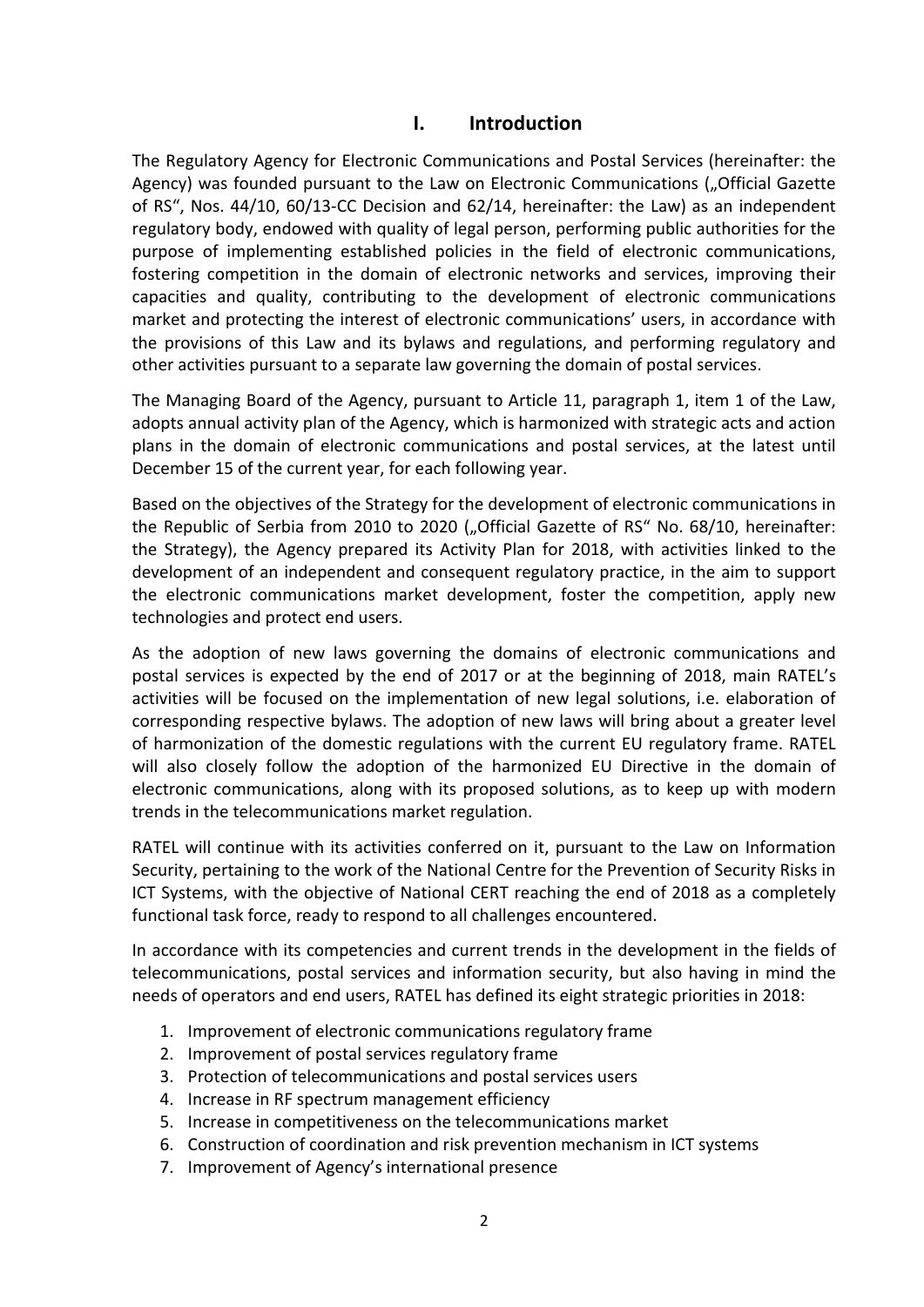#### 8. Increase in Agency's work efficiency

Each of the priorities is followed by a number of key activities, which are to be realized in 2018.

# II. Strategic priorities in 2018

## 1. STRATEGIC PRIORITY 1: IMPROVEMENT OF ELECTRONIC COMMUNICATIONS REGULATORY FRAME

In the following period, the National Assembly is expected to adopt a new Law on Electronic Communications, after which the Agency shall be obliged to undertake a set of regulatory activities, namely to adopt necessary bylaws and carry out new legislative decisions. Detailed activity plan regarding the adoption of necessary bylaws, in accordance with prescribed deadlines, can only be prepared after the adoption of the Law. In Transitional and Final Provisions of the currently available version of this act, which is still in its draft form, a oneyear long deadline from the day of entry into force of the Law on Electronic Communications is set for the adoption of bylaws. Not only that the new Law on Electronic Communications will be harmonized with the European Commission's regulatory frame of 2009 – as a result of the obligation of the Republic of Serbia to align its legislation in the field of electronic communications with the EU acquis communautaire, but it will offer more precise definitions when it comes to providing a modern, single and efficient legal frame for a further development of electronic communications, leading to increased competitiveness and stimulation of foreign and domestic investments, choice of quality services, improved environment for business activities of electronic communications operators and improved protection of electronic communications users' rights.

## 1.1 Activity 1 – Implementation of the new Law on Electronic Communications by means of elaboration of new bylaws and harmonization with the EU electronic communications regulatory frame

In accordance with the provisions of the new Law, the elaboration and harmonization of bylaws, rulebooks and plans will last throughout the year. Preparation and adoption of bylaws are planned to be carried out in several phases. Before being forwarded for enactment, each draft must go through the process of public consultations.

Phase 1 – Rulebook on number portability for services provided via public mobile communications networks, Rulebook on obligations of value added services provider, Rulebook on general terms and conditions for performing electronic communication activities under general authorization regime.

Phase 2 – Numbering Plan, Rulebook on the amount of annual fee for the use of numbering, Rulebook on the amount of fees for covering numbering management costs, Rulebook on application form for the issuance of license for the use of numbering, Rulebook on quality parameters for publicly available electronic communication services and monitoring of electronic communication activity, Rulebook on the manner of collection and publication of the data on the type, availability and geographic location of the electronic communications network's capacities, Rulebook on the terms and conditions for access to and usage of the data from a public directory.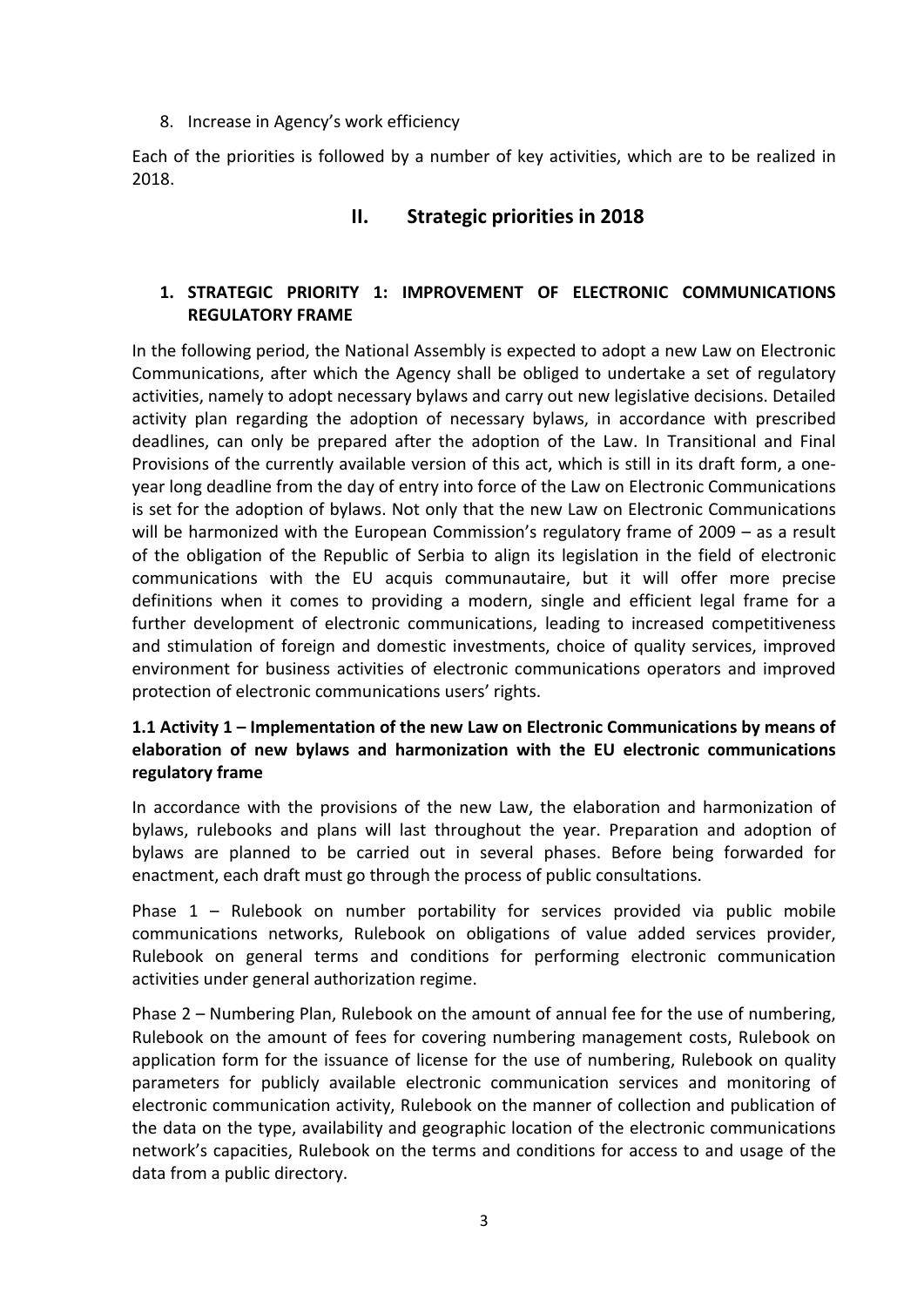Phase 3 – Rulebook on number portability on public telephone networks at a fixed location, Rulebook on manner and conditions for assignment and usage of numbers from numeric range starting with number 116, Rulebook on content and manner of notification of international interconnection agreements.

Phase 4 – Rules on radio-frequency usage fees – (upon the adoption of Numbering Plan).

Phase 5 – Amendments to the Rulebook on the manner of radio frequency usage under general authorization regime – (upon the adoption of Numbering Plan).

Phase 6 – Rulebook on manner of amateur radio station usage.

Phase 7 – Formal amendments and changes to other rulebooks and adoption of new bylaws, after the entry into force of the new Law on Electronic Communications:

- Rulebook on the manner of radio stations usage on national and foreign aircrafts, locomotives, ships and other vessels;
- Rulebook on application forms for the issuance of individual license for the use of radio- frequencies;
- Rulebook on fee calculation for the provision of services within the competence of the Agency.

Phase 8 – With the aim of harmonization with the EU regulatory frame in the domain of exante market analysis, independently from the adoption of the new law governing electronic communications, adoption of another two rulebooks is foreseen: Rulebook on application of the cost-accounting principle, separate accounts and reporting of an operator with significant market power in the electronic communications sector and Rulebook on the minimum content, level of detail and manner of publication of reference offers. After the completion of the new circle of relevant markets analysis, a decision will be made on the establishment of relevant markets susceptible to ex-ante regulation, by application of the Commission Recommendation on relevant product and service markets (2014/710/EU).

### 1.2 Activity 2 – Elaboration of an analysis/ study on the regulation of OTT services

OTT (*over the top*) services are present on the market of the Republic of Serbia, however, at this moment, the manner of provision of these services is unregulated. For the bylaws pertaining to this field to be prepared, it is necessary to gather other countries' experiences and analyse possible approaches that can be implemented within our legal frame. The objective to improve regulation in this field led to the idea of elaborating a study on the OTT service provision regulation. After the analysis to be carried out in the study, we will come out with solutions of possible OTT service regulation, taking into account best global practice and other countries' experience in the matter. Deadline for the completion of the study is set for the third quarter of 2018.

#### 2. STRATEGIC PRIORITY 2: IMPROVEMENT OF POSTAL SERVICES REGULATORY FRAME

In the aim of improving postal services regulatory frame, the Agency participates in the activities related to the adoption of the new Law on Postal Services. In addition, the Agency elaborates related propositions and adopts bylaws, which in a general manner govern the matter under the Agency's competence. The adoption of the Law on Postal Services is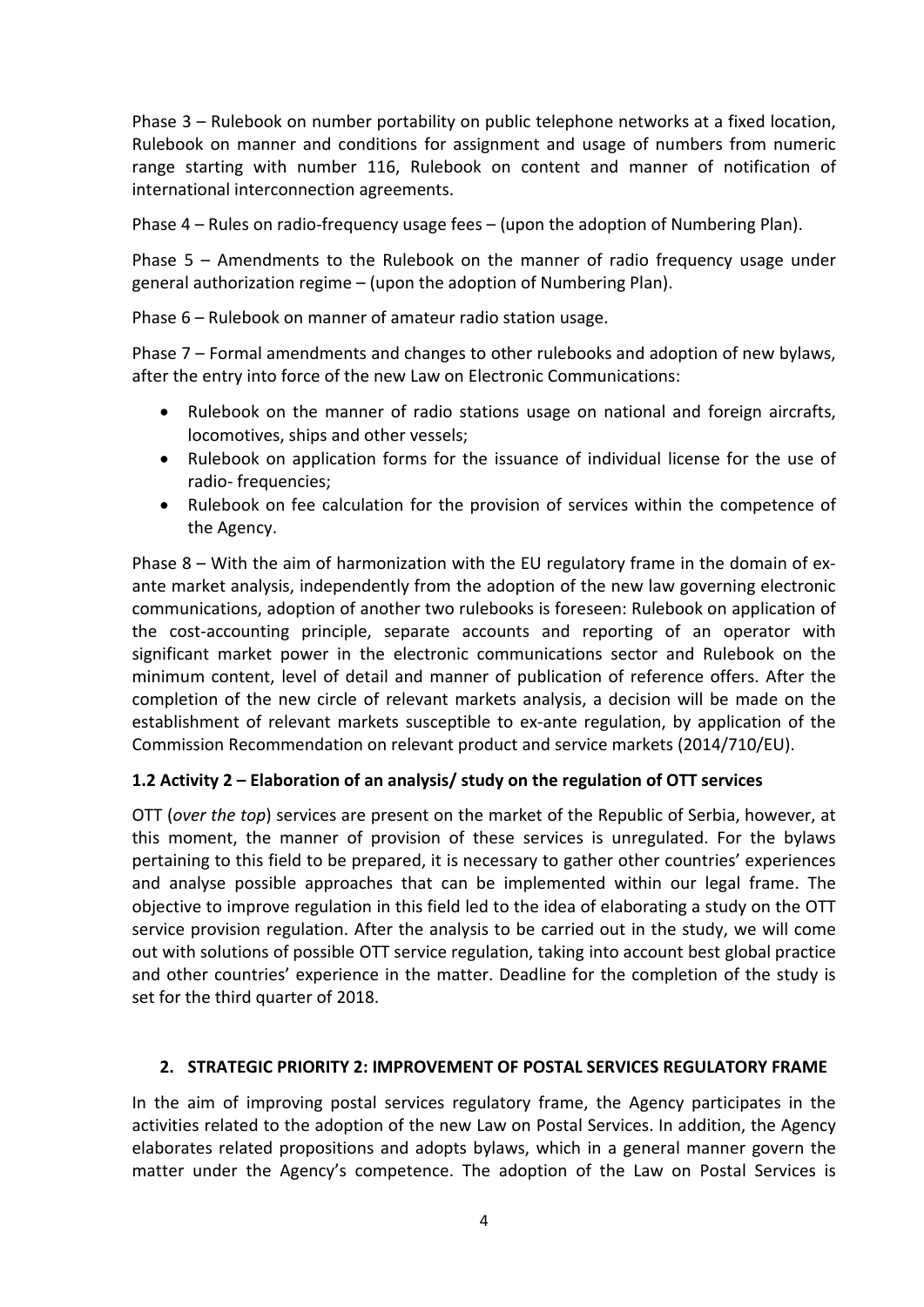expected by the end of 2017, or at the beginning of 2018 at the latest. After this, the Agency will undertake a set of regulatory activities pertaining to the adoption of new legislative decisions and necessary bylaws, pursuant to the new law.

### 2.1 Activity 1 - Development of regulatory frame in accordance with the new Law on Postal **Services**

The main activity, following the passing of a law, is adoption of bylaws, i.e. elaboration of new bylaws or adjustment of existing ones. Preparation and adoption of bylaws are planned to be carried out in several phases. Before being forwarded for enactment, each draft must go through the process of public consultations.

Phase 1 – Rulebook on conditions and manner of postal service provision, Rulebook on single tariff categories for Universal Postal Service (UPS), Rulebook on application form for permit issuance for the postal service provision, Rulebook on establishment of the amount and manner of fee payment by postal operators, Rulebook on manner and conditions for the access to the public postal operator's postal network and Internal instructions on permit issuance.

Phase 2 – Rulebook on the manner of keeping separate accounts and authenticity checking, Rulebook on identification card forms and manner of their issuance, Rulebook/ Instructions on technical control, Rulebook/ Instructions on mediation in out-of-court disputes, Rulebook on quality standards for the UPS provision, Rulebook on technical requirements for residential mailboxes and other rules and regulations that can be mentioned in the law.

## 2.2 Activity 2 – Introduction of technical control in order to create a more favourable environment for market development

For the purpose of improved competition and liberalized market, the Agency monitors the postal operators' activities, by analyzing achieved results, users' remarks, postal industry innovations, and makes annual market overviews. It also analyzes the work of each postal service provider and point out to the observed shortcomings at the meetings with operators, or reports them to the inspection services of the line ministries.

The adoption of the new postal law is expected to add a new competence to the Agency's set of obligations – that of technical control over the work of postal service providers. This competence will considerably contribute to a more efficient impact of the Agency on the establishment of better conditions on the postal market. That said, necessary bylaws should be adopted and activities of professionals to perform technical control should be organized. Furthermore, the elaboration of technical instructions, description of technology phases which will be the subject of technical control, as well as necessary identification documents for the employees performing technical control is to be realized.

### 2.3 Activity 3 – Elaboration of the study about impact of e-commerce on the postal market of the Republic of Serbia

On the global level, a decrease in physical letter-post items has been observed, along with an increase in express and parcel services. E-commerce is an important generator of volume of postal items and, consequently, of economic development and GDP growth. Increase in postal volumes also generates new jobs, in postal sector and in other related industries, which significantly influences further economic development of the Republic of Serbia.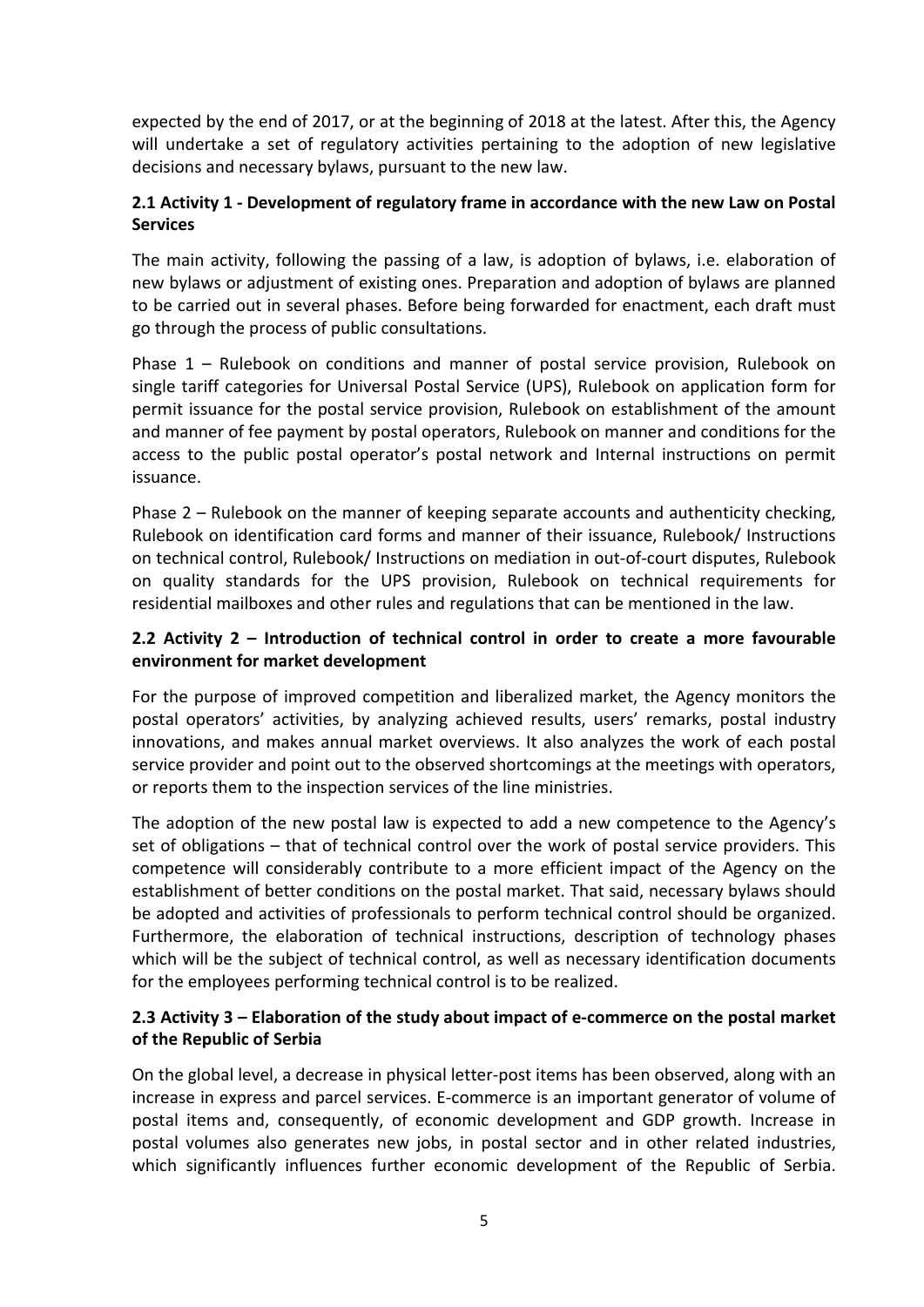Having said that, a need to carry out a related analysis of the impact of e-commerce on the postal market development, with special focus on universal postal service (UPS), becomes mandatory.

In 2018, the plan is to carry out analysis of the development level of e-commerce in the Republic of Serbia and to establish a correlation between e-commerce and volumes of postal services/UPS, i.e. to perform a Study of the impact of e-commerce on the postal services market. The Agency will closely monitor the activities pertaining to the Regulation of the European Parliament and of the Council on cross-border parcel delivery services, based on the Directives 97/67/EC, 202/39/EC and 2008/6/EC.

## 2.4 Activity 4 – Providing conditions for UPS sustainability in accordance with new regulatory frame

Provisions of the new law foresee further liberalization of the postal market and, since total liberalization is the final objective, the Agency plans to perform market simulation in 2018, in order to screen the impact of gradual liberalization on the postal market, primarily for the purpose of UPS sustainability. With the aim of redefining UPS and forming the national consensus in the UPS domain, the Agency is conducting activities linked to the implementation of a sustainable UPS development in the Republic of Serbia. The conducted research will be aligned with the requirements of the new Law on Postal Services and relevant bylaws and in compliance with existing and future Agency competences. The Draft of the new law sets the Agency's obligation to define exemptions regarding UPS, by means of adoption of the Rulebook on conditions and manner of postal service provision, whereas giving approval to the UPS prices lays within the competence of the Agency as well. The elaboration of the Rulebook on the manner of keeping separate accounts and authenticity checking will enable an unambiguous overview of real UPS costs. The adoption of adequate rules regarding price calculation will provide good conditions for the UPS sustainability pursuant to the new regulatory frame.

### 3. STRATEGIC PRIORITY 3: PROTECTION OF TELECOMMUNICATIONS AND POSTAL SERVICES USERS

One of the postulates upon which market regulation rests is the provision of a high-level protection of consumers' interests in their relations with operators. This is particularly reflected in making available clear and complete price, access and usage information to customers, as well as in the efficient handling of complaints regarding providers' operations. The Agency's priority in 2018 continues to be a constant effort in improving the availability, accessibility and quality of public communications networks and services for all users.

### 3.1 Activity – 1 More efficient dispute resolution

During the application of the Law on Electronic Communications, it was noted that the majority of complaints regarding the work of providers referred to invoice amounts to be paid for services provided. The Agency carries out the procedure of mediation in peaceful dispute resolution between subscribers/users and electronic communications operators regarding invoice amounts and quality of services, pursuant to Article 113 of the current Law on Electronic Communications. The practice has demonstrated that excessive invoice amounts are most usually the consequence of subscribers' lack of information, which results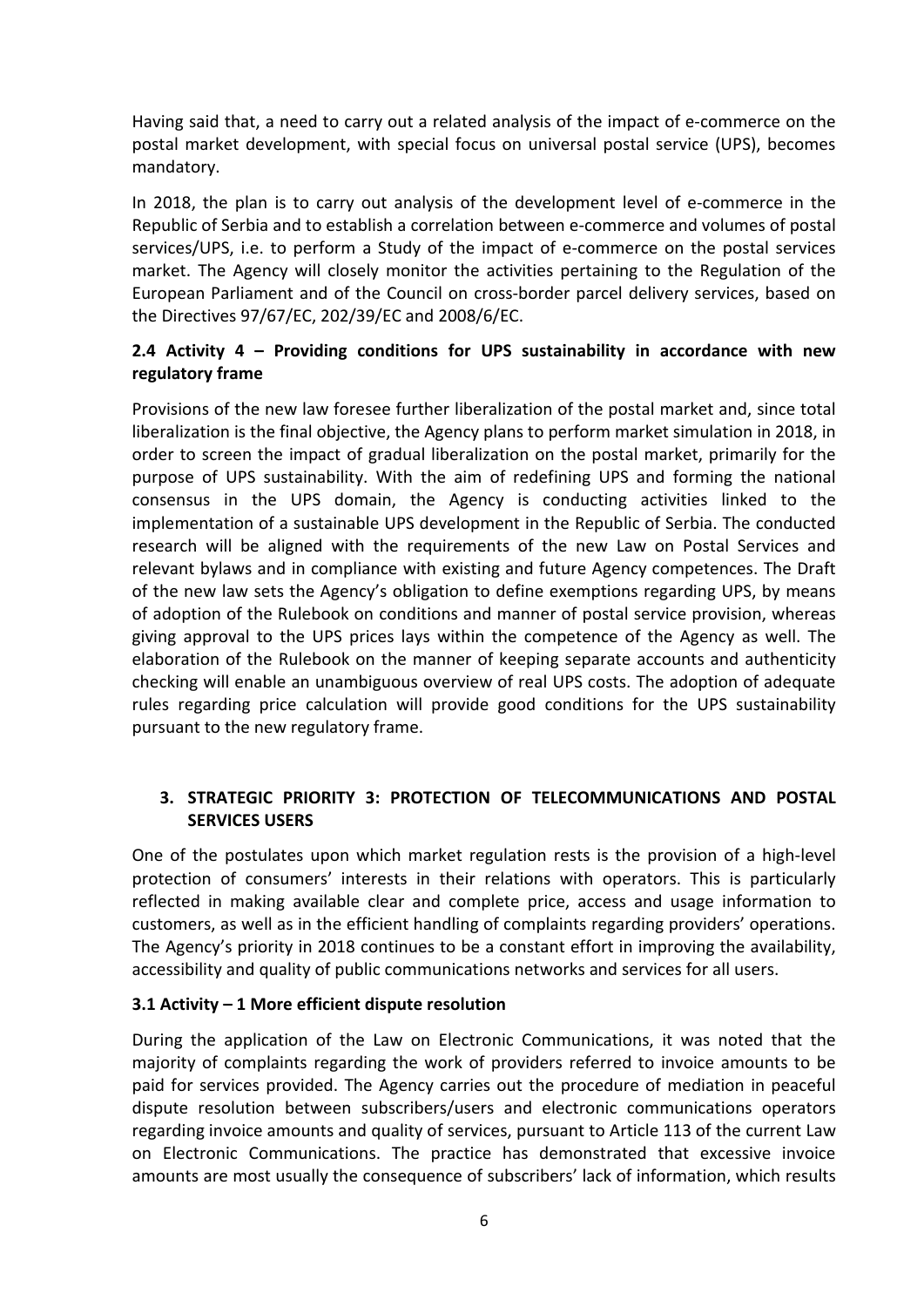in an unusually high invoice amount issued to the customer. The new Law on Electronic Communications prescribes mechasnisms for preventing excessive consumption by obliging the operator to alert the subscriber when the latter's amount to be paid becomes as twice higher than the average sum on his invoice. Thus the problem will be duly spotted and any further unjustified augmentation of the invoice amount will be prevented. Empowered by the new Law, the Agency will also be authorized to resolve disputes bewteen operators and subscribers in an out-of-court procedure, by means of a decision "on the merits", in the best interest of both parties, and particularly with the aim of applying a better user protection.

In addition to the above, the Agency analyzes the General Terms and Conditions of electronic communications operators, for the purpose of giving orders, recommendations and suggestions on how to make changes and amendments to these Terms and Conditions and of their harmonization with regulations governing the domain of electronic communications and consumer protection and with other acts, all with the aim to apply a more efficient protection of electronic communications users. In this sense, the Agency cooperates with many bodies and organizations, such as line ministry, inspection services of the line ministry, or organs of the autonomous province competent for inspection control, the Regulatory Authority for Electronic Media and other relevant bodies.

#### 3.2 Activity 2 – Development of universal service

Adoption of the new Law on Electronic communications will define the alignment of general act drafts governing the manner of identification and recording of excessive costs for the provision of universal service, provision of funds for the excessive cost compensation and requirements for realization of rights for compensation of excessive costs, conditions for providing equal opportunities of universal service access to persons with disablilities and to sensitive social categories, description and manner of publication of universal service offers information, which must be made publicly available by operators.

The Agency will launch a public call to operators interested to provide universal service under the prescribed conditions. In case there are no parties interested, the operator with the highest number of subscribers of public voice service accounting for the majority of the operator's income will be designated. Should only one operator be interested, this operator will be declared a universal service provider. In case more operators would be interested, a public tender would be issued.

#### 3.3 Activity 3 – Elaboration and improvement of user tools

RATEL NetTest - System for the measurement of broadband systems performance, RATEL's NetTest application makes possible to users of fixed and mobile devices to check and analyze the quality of Internet access service and data transfer speed at the chosen network point. This user tool has been available since 2016. In the previous period, there was a need to improve the existing application and introduce new functions, so that users can have a detailed overview of the quality parameters measured values for all measuring results on the map of Serbia, and also to ensure the implementation of Net Neutrality. In the first quarter of 2018, BEREC (The Body of European Regulators for Electronic Communications) will officially use this tool, which will be available to European users for quality of service and net neutrality testing.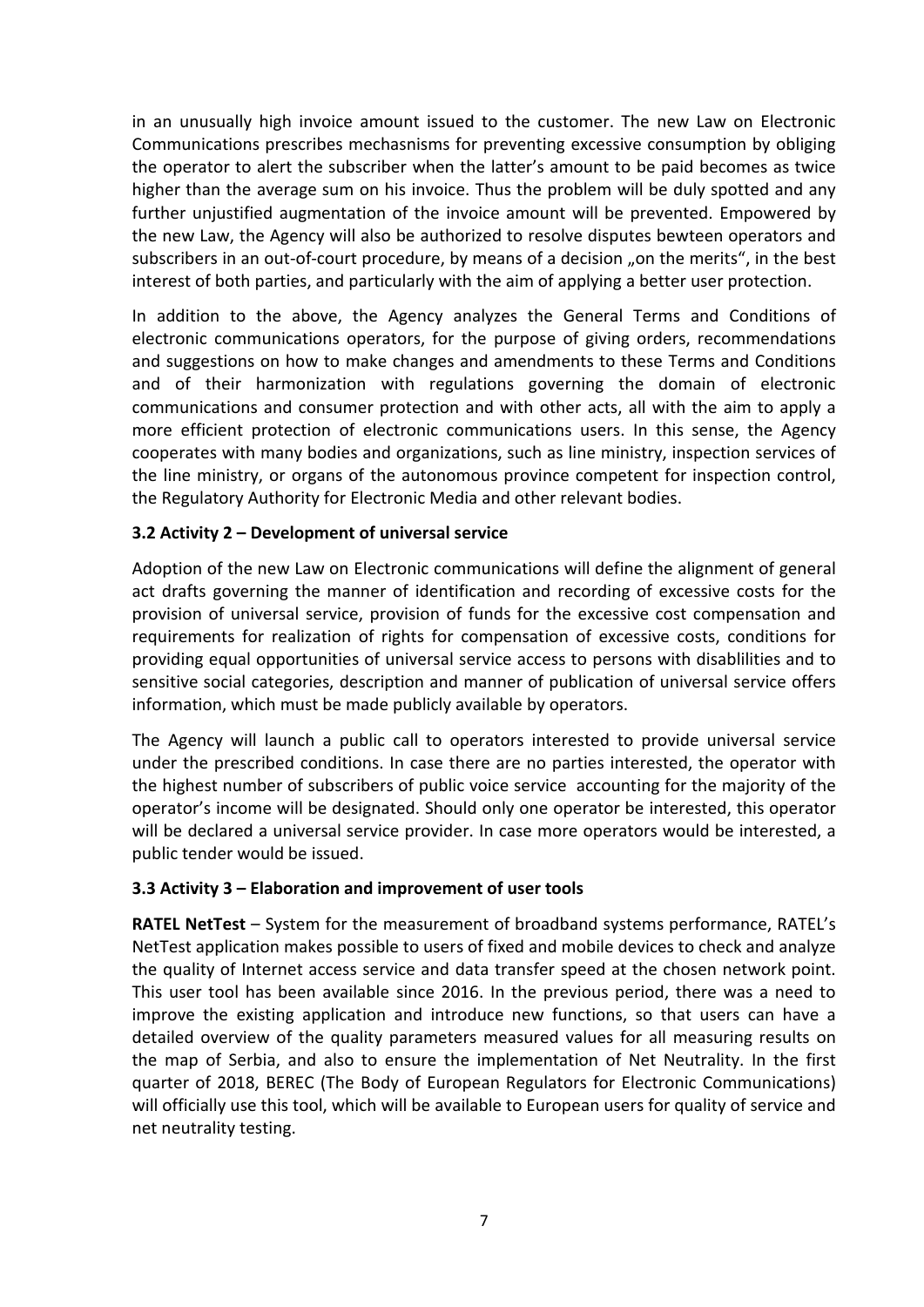Establishment of database of electronic communications service prices - Based on the provisions of Article 111 of the Law on Electronic Communications, in the part referring to keeping an up-to-date database of prices and to its publishing on the Agency's Internet page equipped with a "search" feature, the Agency plans to finish its Information Portal on available electronic communications services, available bundled services, characteristics and prices, in the form of a general search engine for the current electronic communications providers' offers. Price comparison will be enabled according to the type of service or type of bundled services, duration of user agreement, conclusion of a new user agreement and similar. Electronic communications operators will be able to update their data on the Portal by themselves, whereas the Agency will be obliged to inform the public of the existence of such a portal.

### 3.4 Activity 4 – Monitoring of regulated roaming prices

The Agency will continue to monitor regulated roaming prices and to control the application of the Decision on reduction of roaming prices pursuant to the Agreemnet on reduction of roaming service prices between Bosnia and Herzegovina, Montenegro, FYR Macedonia and Republic of Serbia. Should, in the meantime, a new regional agreement on roaming mirroring the EU regulations, be signed, the Agency will adopt a new decision on roaming prices and will control its application.

#### 3.5 Activity 5 – Measurement of radiated electromagnetic field levels

In accordance with Sustainability study on construction of a sensor system for non ionizing radiation measurements, setting up of a 100 measuring station-network in the period from 2017 to 2020 is planned. By the end of 2017, a system for measurement of radiated electromagnetic field levels in urban area fixed points will be put in experimental operation. The public will have access to a completely functional Internet portal where it will be possible to track mesurement results of cumulative electromagnetic field levels at 8 locations in Belgrade, Novi Sad and Niš. In the beginning of 2018, 17 measurement locations in total are planned to be included in the system. The equipment for these stations is aleady purchased and will be mounted in the three mentioned cities. In this phase, the measuring stations will be set up on school, kindergarten and hospital facilities, i.e. buildings which are defined as areas of increased sensitivity, pursuant to the Rulebook on sources of non ionizing radiation of special interest. Procurement of yet another five measuring stations is planned during 2018, followed by mounting of the new equipment and adding these stations to the existing system.

### 3.6 Activity 6 – Analysis of level of satisfaction of UPS users' needs

The Law on Postal Services defines RATEL's obligation to monitor development in the field of postal services. To that end, the Agency will conduct a research on the level of satisfaction of postal service users' needs, with a special accent on the level of satisfaction of UPS users' needs, UPS being a service of common inetrest. Similar researches are being carried out by the majority of independent regulatory bodies throughout Europe. The European Regulatory Group for Post (ERGP) analyzes the achieved level of satisfaction of users' needs within its subgroup Quality of Service and Market Indicators, with the main goal of reaching a high quality level of postal services on the entire European market. The activities will be realized in two phases, the first phase being the procurement of indicators from the Statistical Office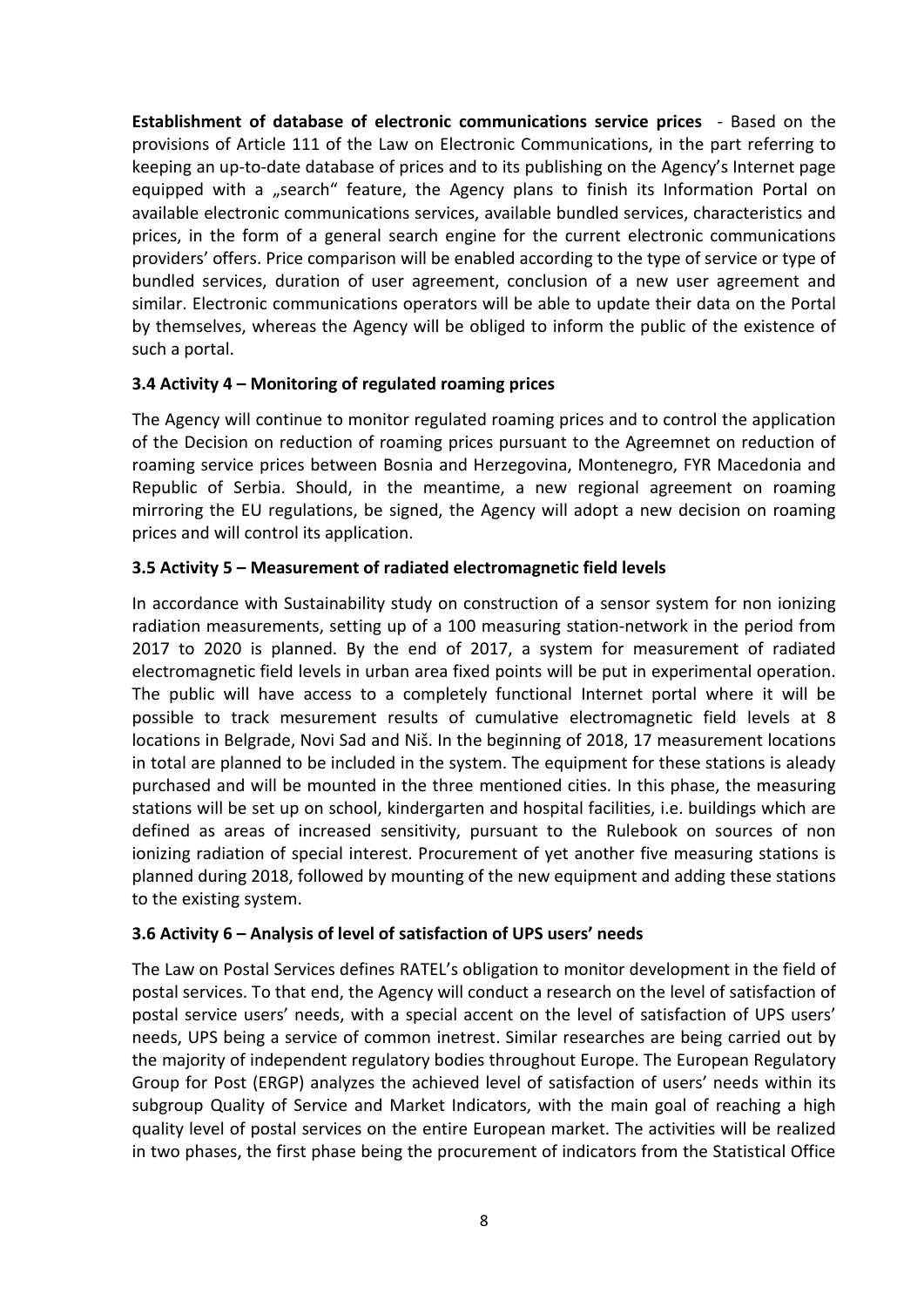of the Republic of Serbia and eleboration of design task, and the second phase representing the very analysis of the level of satisfaction of UPS users' needs.

# 4. STRATEGIC PRIORITY 4: INCREASE IN RF SPECTRUM MANAGEMENT EFFICIENCY

It is defined in the Law that radio frequency spectrum management, being a scarce resource, should be based on the principles of rationality, economy, availability to public and nondiscrimination. In accordance with the regulations, the Agency takes part in RF spectrum usage planning, in line with relevant international agreements and recommendations, and citizens', economy, country's security and defence interests. The Agency also assigns radio frequencies pursuant to its Allocation Plan and Allotment Plans, coordinates usage of radio frequencies and monitors radio frequency spectrum, detects harmful interference and takes measures to remedy the disturbance.

## 4.1 Activity 1 – Elaboration of new Allocation Plan and Allotment Plans

Allocation Plan for radio frequency bands is adopted by the Government based on the proposition made by the line ministry and prepared by the Agency. During 2018, a new Allocation Plan is planned, based on the Draft Allocation Plan which is being prepared by the Agency. Changes to the Plan are necessary and are result of the conclusions made at world conferences for radio communications held in 2012 and 2015 (WRC-12 and WRC-15), and based on the updated European Table of Frequency Allocations and Applications (ECA Table). Upon entry into force of the new Law on Electronic Communications, it will be necessary to adapt operating version of the Allocation Plan (prepared during 2017, in line with applicable legal frame) to the provision of the new Law on Electronic Communications. The Agency then sends the Draft Allocation Plan to public consultations, following which the Draft is forwarded to the line ministry.

Allotment Plans are adopted by the line ministry, on the Agency's proposal. Following the adoption of new Allocation Plan for radio frequency bands and due to the need to define conditions for radio frequency usage, elaboration of new Allotment Plans, amendments to the existing ones and application of the adopted Allotment Plans will be necessary.

In 2018, the following draft documents are planned:

- Changes and amendments to the Frequency/Location Allotment Plan for Terrestrial Analogue FM Broadcasting Stations for the territory of the Republic of Serbia;
- Changes and amendments to the Frequency/Location Allotment Plan for Terrestrial Digital TV Broadcasting Stations in UHF band for the territory of the Republic of Serbia;
- Radio Frequency Allotment Plan for work in frequency band 260 MHz.

### 4.2 Activity 2 – Construction of RF spectrum monitoring system

In 2017, construction of a system of fixed remotely controlled monitoring and measuring stations was started. This system's purpose is to enable continuous radio frequency spectrum monitoring on the whole territory of the Republic of Serbia. Construction of a facility with antenna poles for first four monitoring and measuring stations is under way. The plan is to have all four stations in full operational use at the beginning of 2018.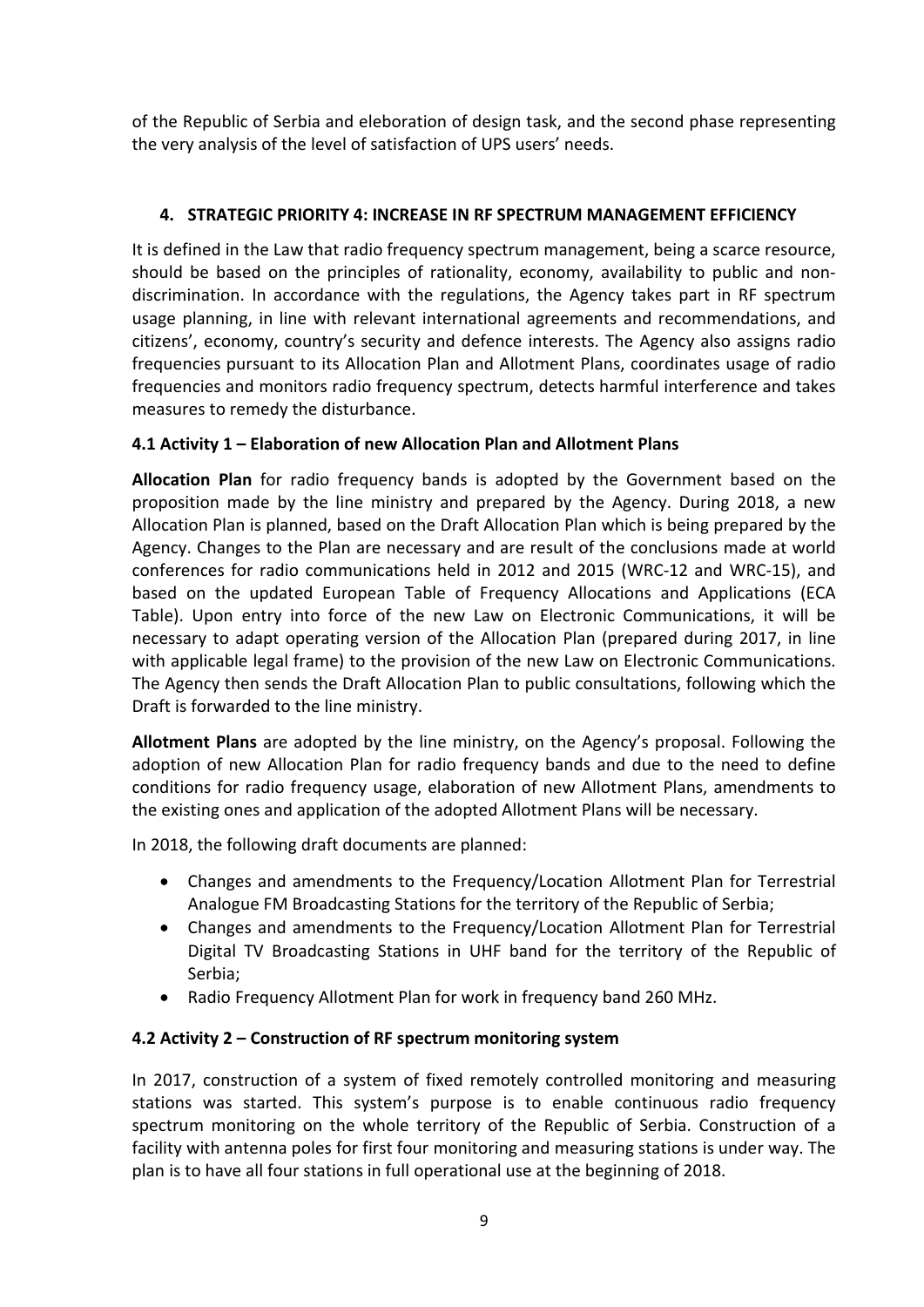During 2018, construction of yet another six facilities of the sort is planned, and so is the procurement of 7 reception equipment systems. Setting up of a second antenna pole is foreseen in MMC Niš (for this location, 1 reception equipment system is planned).

#### 4.3 Activity – Measuring equipment and vehicles

During 2018, procurement of measuring equipment for six fixed remotely controlled measuring stations is planned, as well as measuring equipment for creation of a new operations post in Monitoring and Measurement Center (MMC) Niš. In addition, purchase of a portable spectrum analyzer covering frequency bands up to 110 GHz is planned, as well as smaller quantity of equipment for portable MM stations assembling and measurement in field conditions.

## 5. STRATEGIC PRIORITY 5: INCREASE IN COMPETITIVENESS ON THE TELECOMMUNICATIONS MARKET

The Agency continues with further harmonization with trends and experiences of the EU countries regarding market regulation, regulated price control and fostering competition on the electronic communications market. The main aim in 2018 is to be aligned with the EU regulations and to complete a new circle of the analysis of seven relevant markets, by application of the EC Recommendation on relevant markets (2014/710/EU). This includes establishing whether all relevant markets are still susceptible to ex-ante regulation and whether there are operators with significant market power, but also a review of existing regulatory obligations and possible correction thereof, in accordance with conclusions of the performed analyses. A new Rulebook on application of the cost-accounting principle, separate accounts and reporting of an operator with significant market power in the electronic communications sector is planned, which will enable beginning of application of a new cost-accounting model based on long-term incremental costs, as well as control of all regulated services, including bundled services, by application of the methodology for identification of margin squeeze prices.

### 5.1 Activity 1 – Analysis of markets susceptible to ex-ante regulation

During 2018, another circle of analysis of all seven relevant markets and public consultaions procedure will be completed, pursuant to Article 59, paragraphs 2 and 60, item 1 of the Law on Electronic Communications, along with application of the EC Recommendation on relevant markets (2014/710/EU), including:

- 1. wholesale market for call termination on the public telephone network at a fixed location;
- 2. wholesale market for call termination on the mobile network;
- 3. wholesale market of local access to network elements at a fixed location;
- 4. wholesale market of high-quality access at a fixed location;
- 5. wholesale market of central access at a fixed location for massmarket products;
- 6. market for retail access to the public telephone network at a fixed location (the market was designated as relevant pursuant to the Decision on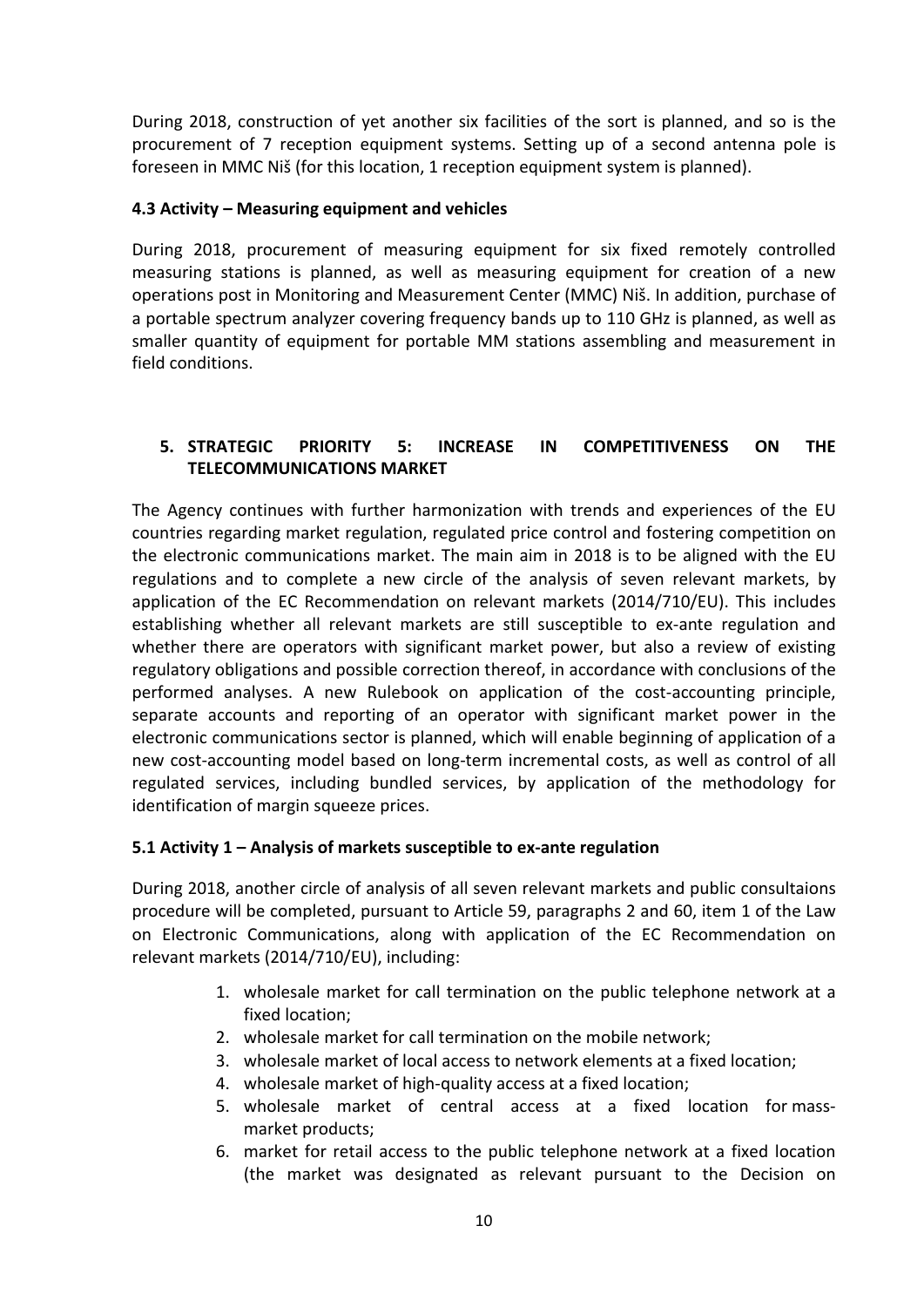designating relevant markets susceptible to ex-ante regulation, but was not listed in the EC Recommendation on relevant markets (2014/710/EU), so the criteria Test 3 should be applied for the assessment of market's relevance);

7. wholesale market for call origination on the public telephone network at a fixed location (the market was designated as relevant pursuant to the Decision on designating relevant markets susceptible to ex-ante regulation, but was not listed in the EC Recommendation on relevant markets (2014/710/EU), so the criteria Test 3 should be applied for the assessment of market's relevance).

Based on the results of market analysis, decisions on designation of operators with significant market power (SMP) on each relevant market will be made. Operators with SMP will be obliged to form new standard offers or change the existing ones, on the Agency's request and within 60 days. After the completion of the analysis process of all relevant markets, a new Decision on designating relevant markets susceptible to ex-ante regulation will be made.

### 5.2 Activity 2 – Introduction of a Long-Run Average Incremental Cost (LRIC/LRAIC) model

During 2017, methodology regarding Bottom-up Long-Run Incremental Cost Model – LRIC for fixed network (for access network segment and fixed network core) and for mobile network was finished. LRIC cost-accounting model for fixed network services can include: call origination services, call termination services, broadband access and access to network elements and associated resources. LRIC cost-accounting model for mobile network includes call termination service on the mobile network. The manner of LRIC cost-accounting model implementation will be an integral part of the new Rulebook on application of the costaccounting principle, separate accounts and reporting of an operator with significant market power in the electronic communications sector. The new Rulebook on application of the cost-accounting principle will have the objective to improve accuracy of the existing SMP operator reporting based on current costs model, and to establish the manner of impementation of a new cost-accounting model based on long-run incremental costs.

#### 5.3 Activity 3 – Price control of regulated services and bundled services

During 2017, Methodology for margin squeeze identification during the formation of bundled service prices was finished. The majority of EU countries and countries in the region have a developed methodology for identification of margin squeeze prices which is consequently implemented on bundled service prices. Since bundled services gradually paricipate in a more significant number in operators' retail service offers, control of bundled service prices represents a continuous task for the Agency in the following period.

The Agency will continue to control the manner of price formation for all SMP operators' regulated services, based on the submitted regulatory reports for 2017 and will carry on with consistent implementation of the Rulebook on the application of the cost-accounting principle. Current costs model will be applied in 2018 as well, until a gradual switch-over to LRIC cost-accounting model is completed.

## 5.4 Activity 4 – Parallel comparison of mobile networks' quality parameters – BENCHMARKING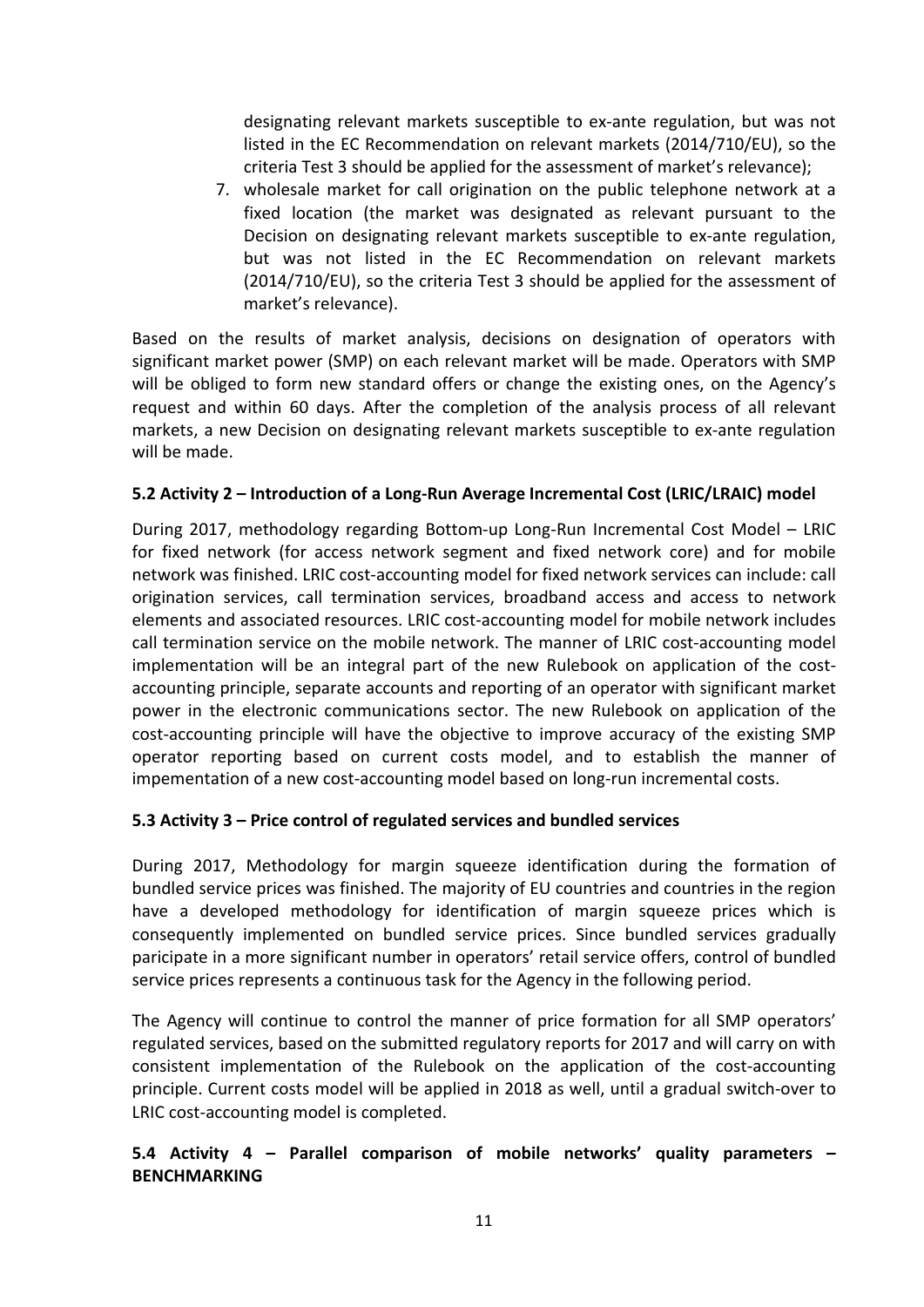In order to ensure protection of consumers' interests by means of making available clear and complete information on quality of public communications networks and services, and to encourage competition, efficiency and performance in electronic communications activities, the Agency introduced, in 2017, a campaign of parallel comparison of mobile networks' quality parameters – *benchmarking*. Regular annual mobile communications network quality parameter measurements and analysis (benchmarking), including the one to be performed in 2018, are necessary for users to acquire an overview of mobile network performance. This will also enable monitoring of development level of mobile communications networks and services, as well as dynamics of the application of new technologies in mobile communications networks. The results of benchmarking measurements of mobile communications networks are officially published on the Internet page of the Agency.

## 6. STRATEGIC PRIORITY 6: CONSTRUCTION OF COORDINATION AND RISK PREVENTION MECHANISM IN ICT SYSTEMS

In accordance with the Law on Information Security and related bylaws in the field of information security, activities of National CERT were introduced in 2017. Organizational changes have been carried out, as well as hiring of new staff. With the aim of a further development of National CERT, activities pertaining to establishment of a system for incident reporting and handling, preparation and adoption of incident response procedures and strengthening of cooperation with relevant international organizations will be realized in 2018.

# 6.1 Activity 1 – Implementation of a system for incident reporting and handling

The line ministry has launched the development of incident management information system. Accordingly, the Agency will take part in defining the work process and application module. Based on the adopted achitecture, the Agency will implement necessary modules in its information system and will develop new ones enabling exhange of data with other relevant co-participants.

## 6.2 Activity 2 – Elaboration of procedures regarding protection measures and incident management

With the aim to identify necessary requirements, a public procurement for elaboration of Sustainability study on establishing National CERT procedures and incident reporting system management was conducted. The Study is expected to clarify the following issues:

- Procedures on incident data collection, processing and storage;
- Procedures on informing the public and/or selected entities about risks and recovery solutions after incident consequences;
- Incident data classification, severity level classification and risk classification;
- Definition of data formats and models for exchange of information;
- Procedures for early warnings, alerts and incident announcements.

Based on the Study results, the Agency will make and adopt necessary procedures and adapt its current activities accordingly.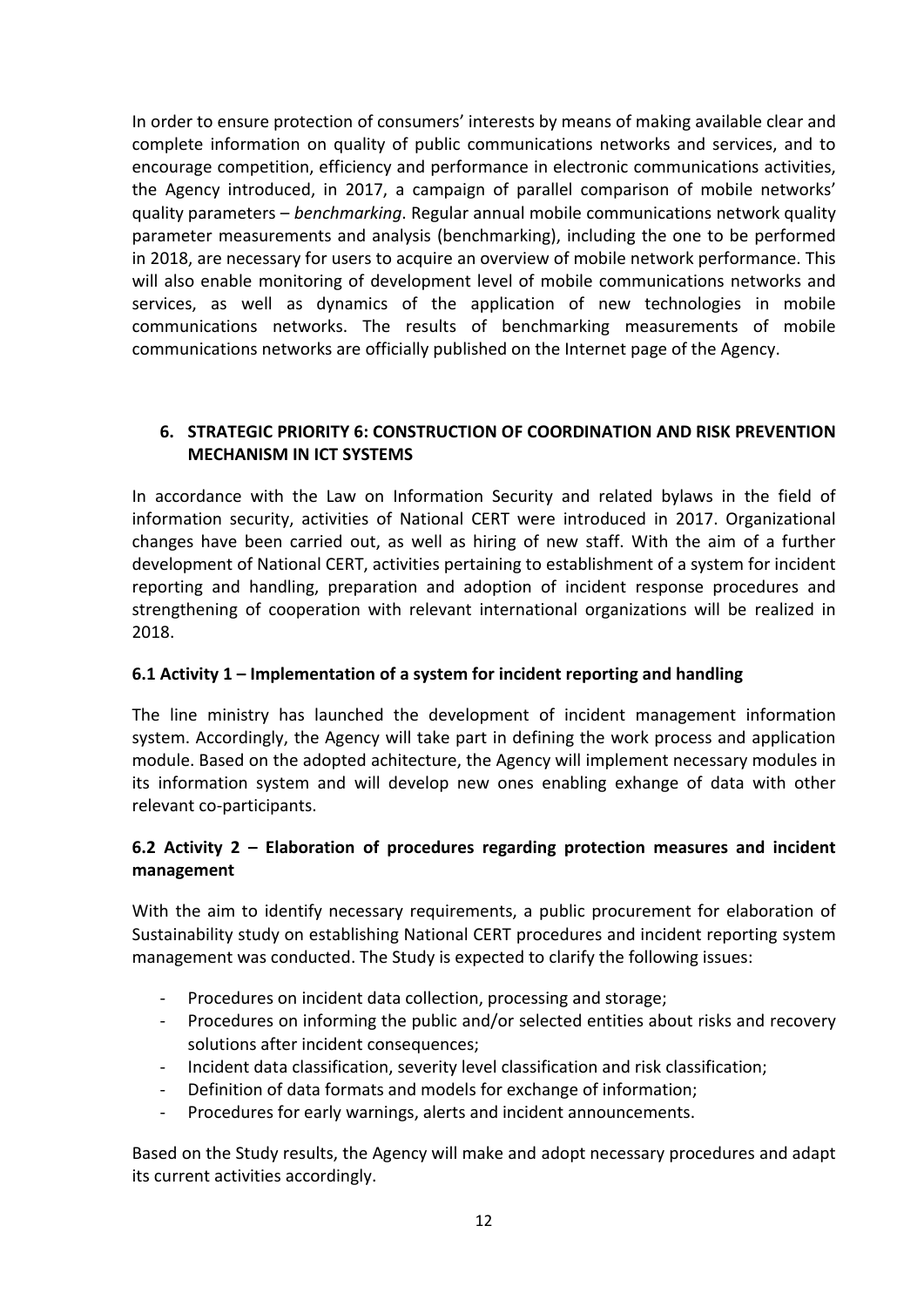#### 6.3 Activity 3 - Connecting with international organizations in the field of cyber security

In October 2017, national CERT was included on the international *Trusted Introducer*'s list under the code name SRB-CERT. It thus became a national hub, through which other international CERTs will forwrad their incident reports and requests for resolution. We expect that, thanks to *Trusted Introducer* (TI) membership, we will receive timely and reliable information on trends and risks in the field of information security. The Agency plans to take an active part in the TI activities by attending this organization's meetings and forums and participating in its WGs. The Agency will actively put efforts in fulfilling the criteria for receiving accredited member status.

FIRST (Forum of Incident Response and Security Teams) is an international organization gathering a great number of state, commercial and educational CERT teams, with an objective to encourage cooperation and coordination in incident prevention, stimulate fast reaction to incidents and promote sharing information between members and community in a broader sense. The Agency will closely follow this forum's activities and work on fulfilling the criteria to obtain member status.

The Agency will continue to cooperate with OSCE, DCAF and other organizations in 2018, by participating in projects pertaining to raising awareness on information security with citizens, companies and organs of public administration.

### 7. STRATEGIC PRIORITY 7: IMPROVEMENT OF AGENCY'S INTERNATIONAL PRESENCE

RATEL will continue its participation in the work of international organizations and institutions in the field of electronic communications, postal services and information security. In addition, further cooperation with regulatory and expert bodies of neighboring countries, EU member countries and other countries is planned, in the aim of harmonizing practices and implementing regulations. Special accent will be put on a stronger presence in the work of European regulators for electronic communications and postal services, as well as on cooperation with neighboring countries' agencies.

#### 7.1 Activity 1 – Participation in WGs and execution of duties of BEREC and IRG Vice-Chair

In 2012, RATEL was admitted to the Body of European Regulators for Electronic Communications (BEREC) as an observer, with the aim to participate in all BEREC activities, preparation of regulations adopted by BEREC and their implementation in the field of electronic communications, in the Republic of Serbia. During the 33rd plenary meeting of this organization's Management Committee held in December 2017, among the newly appointed Vice-Chairs for the following year, director of RATEL was elected a non-EU Vice-Chair of IRG (The Independent Regulators Group), forming, with the IRG Chair and other Vice-Chairs, the BEREC mini board. This position entails greater visibility and participation of RATEL's representatives in a wider spectrum of activities on the European level. Since 2017, RATEL representatives have taken more part in expert WGs, with a more active participation foreseen in 2018, taking into account the Vice-Chair position.

### 7.2 Activity 2 – Participation in ERGP work and execution of duties of CERP Vice-Chair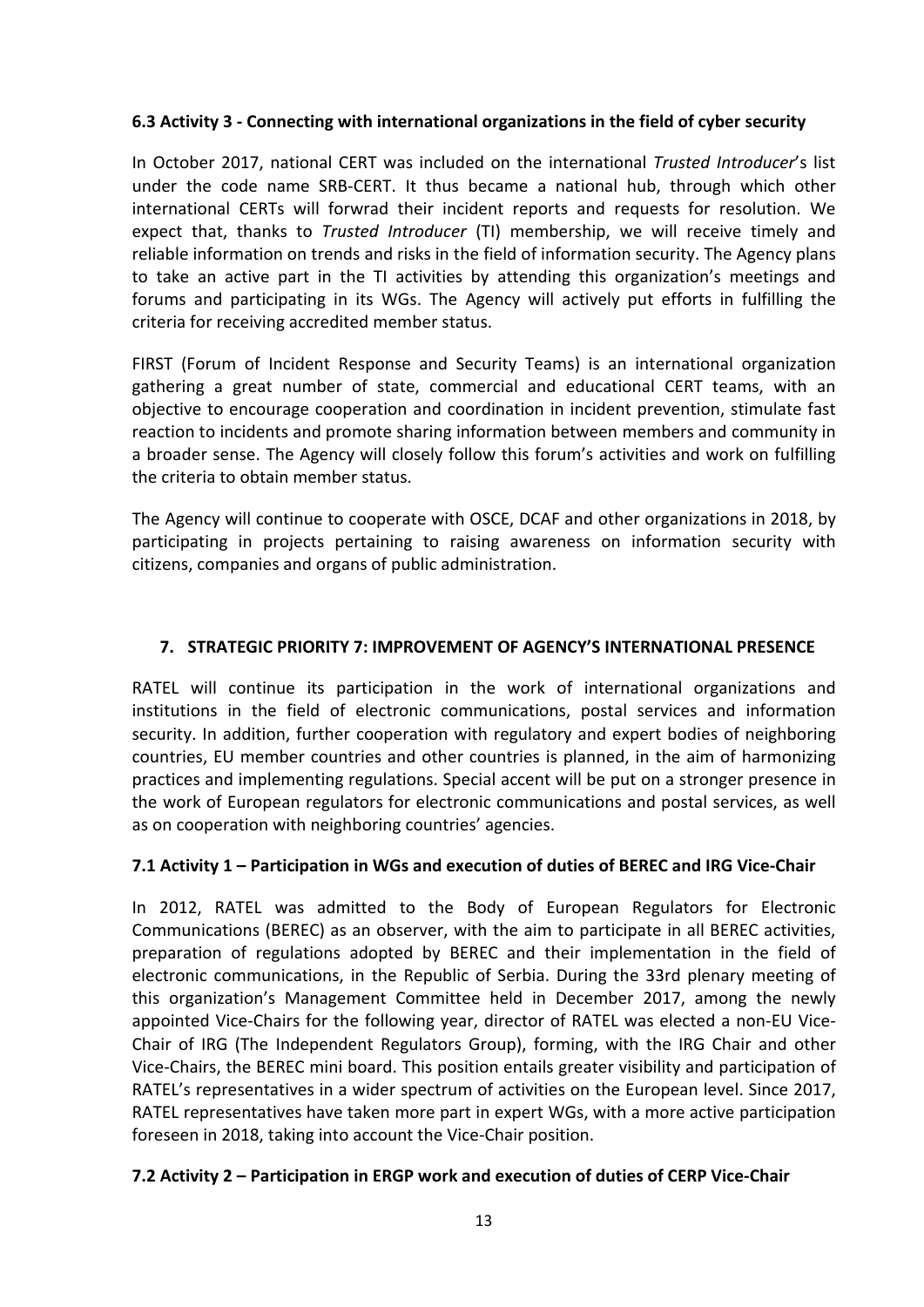During 2018, RATEL will take a more active part in the activities of the European Regulators Group for Postal Services (ERGP), by following two WGs and organizing plenary meeting and associated workshops for all group members. RATEL will host the second CERP plenary conference to be held in November 2018, when over 30 NRA Heads from all Europe are expected to attend this event in Belgrade.

Since 2017, RATEL's representative has assumed the duty of the European Committee for Postal Regulation – CERP's Vice-Chair. During 2018, CERP plans to adopt its organization's strategic document. Drafting of this document falls within the competence of the CERP Vice-Chair. The document should outline the following priorities: coordination of activities between ERGP and the European Council regarding adoption and harmonization of new regulations on the EU level, harmonization of the EU countries' common position in the UPU (Universal Postal Union) bodies, active participation in the implementation of the UPU Istanbul Strategy and realization of activities for the benefit of non-EU CERP member countries, including the Republic of Serbia. In addition, a "Mini-Congress" of the UPU is to be held in 2018 and activities of the Republic of Serbia can, to a great extent, facilitate preparation of the platform and positioning of our country in the UPU bodies.

### 7.3 Activity 3 – Improvement of regional cooperation

Cooperation with regulatory bodies of neighboring countries is the most important type of RATEL's international cooperation. Priorities in regional cooperation are: continuous coordination of RF spectrum usage, monitoring of results of agreements on regional roaming price regulation, monitroing and parallel analyses of termination prices, development of next generation's networks and constant exchange of experience and practice in regulation activities and in harmonization with EU regulatory frame.

In November 2017, the first meeting of the Cooperation Forum of Regulatory Authorities for Electronic Communications of Bosnia and Herzegovina, Montenegro, FYR Macedonia and Serbia was held in Belgrade. This meeting format requires presence of NRA Heads of all 4 countries with their associates and is planned to take place every year. Apart form meetings on the highest level, regular gatherings of experts from particular fields of work, as well as organization of joint trainings for employees from all 4 agencies in Belgrade are planned in 2018.

#### 8. STRATEGIC PRIORITY 8: INCREASE IN AGENCY'S WORK EFFICIENCY

Since its inception, the Agency has put a great deal of attention to continuous efficiency improvements, through electronic services development and use, in compliance with applicable regulations. The Agency's objective is to be a modern and efficient organization, with the obligation of making available electronic services from its scope of activities. During 2018, activities pertaining to the improvement of existing services and development of new ones, which are expected to significantly increase work efficency and, through automation, efficiency of certain internal processes.

#### 8.1 Activity 1 – Development of electronic services for operators